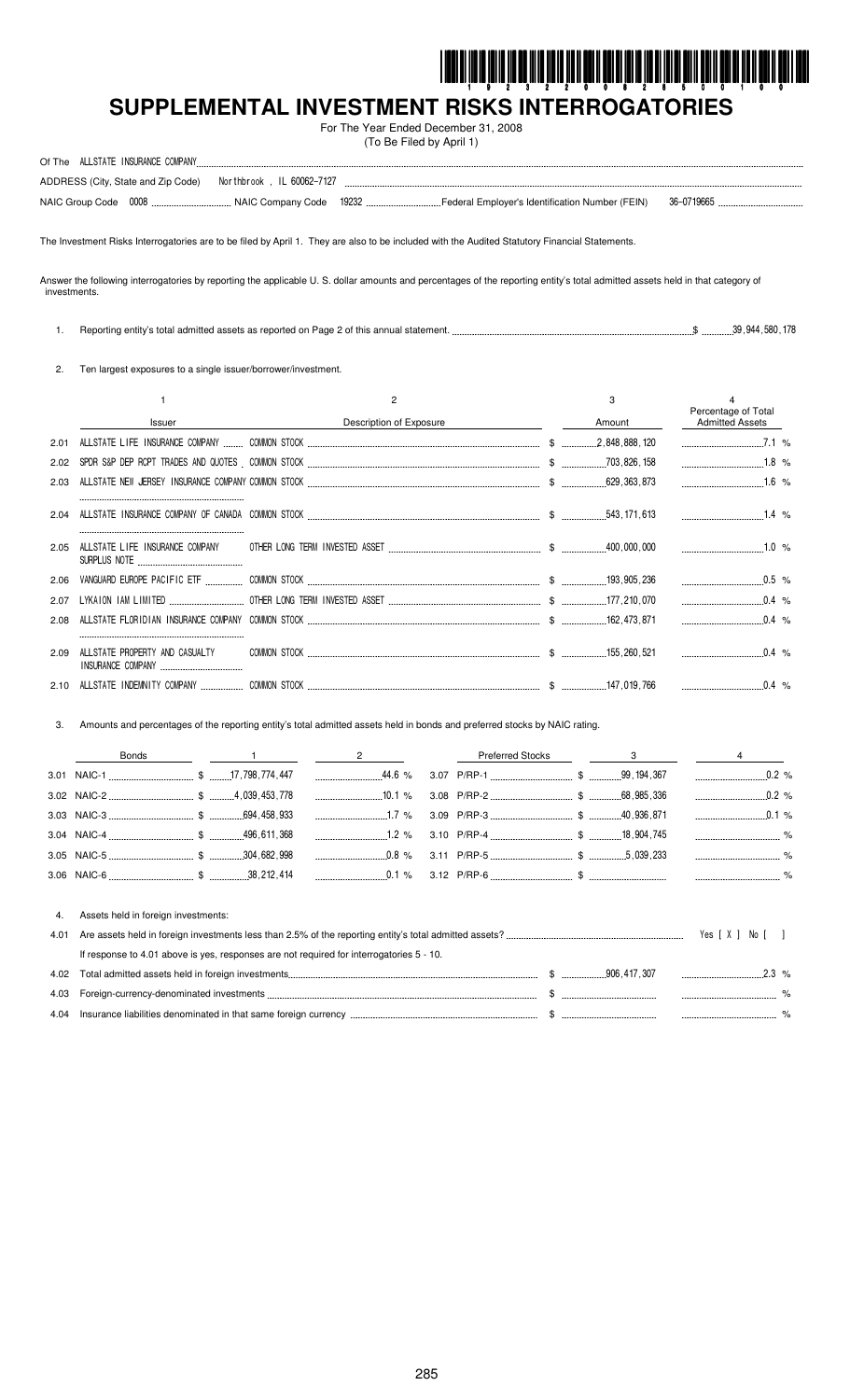| 5.    | Aggregate foreign investment exposure categorized by NAIC sovereign rating:                                 |                                               |                             |
|-------|-------------------------------------------------------------------------------------------------------------|-----------------------------------------------|-----------------------------|
|       |                                                                                                             |                                               | $\frac{2}{\sqrt{2}}$        |
| 5.01  |                                                                                                             |                                               |                             |
| 5.02  |                                                                                                             |                                               |                             |
| 5.03  |                                                                                                             |                                               |                             |
| 6.    | Largest foreign investment exposures by country, categorized by the country's NAIC sovereign rating:        |                                               |                             |
|       |                                                                                                             |                                               | $\overline{2}$              |
|       | Countries rated NAIC - 1:                                                                                   |                                               |                             |
| 6.01  |                                                                                                             |                                               |                             |
| 6.02  | Countries rated NAIC - 2:                                                                                   |                                               |                             |
| 6.03  |                                                                                                             |                                               |                             |
| 6.04  |                                                                                                             |                                               |                             |
|       | Countries rated NAIC - 3 or below:                                                                          |                                               |                             |
| 6.05  |                                                                                                             |                                               |                             |
| 6.06  |                                                                                                             |                                               |                             |
|       |                                                                                                             |                                               |                             |
| 7.    |                                                                                                             |                                               | $\frac{2}{\sqrt{2}}$        |
|       |                                                                                                             |                                               |                             |
| 8.    | Aggregate unhedged foreign currency exposure categorized by NAIC sovereign rating:                          |                                               |                             |
|       |                                                                                                             |                                               |                             |
| 8.01  |                                                                                                             |                                               |                             |
| 8.02  |                                                                                                             |                                               | $\sim$ $\sim$ $\sim$ $\sim$ |
| 8.03  |                                                                                                             |                                               |                             |
| 9.    | Largest unhedged foreign currency exposures by country, categorized by the country's NAIC sovereign rating: |                                               |                             |
|       | Countries rated NAIC - 1:                                                                                   |                                               |                             |
| 9.01  |                                                                                                             |                                               |                             |
|       |                                                                                                             |                                               |                             |
|       | Countries rated NAIC - 2:                                                                                   |                                               |                             |
| 9.03  |                                                                                                             |                                               |                             |
| 9.04  |                                                                                                             |                                               |                             |
|       | Countries rated NAIC - 3 or below:                                                                          |                                               |                             |
| 9.05  |                                                                                                             |                                               |                             |
| 9.06  |                                                                                                             |                                               |                             |
| 10.   | Ten largest non-sovereign (i.e. non-governmental) foreign issues:                                           |                                               |                             |
|       |                                                                                                             | 3                                             |                             |
|       | <b>NAIC Rating</b><br>Issuer                                                                                |                                               |                             |
| 10.01 |                                                                                                             | \$.<br>-------------------------------------- |                             |
| 10.02 |                                                                                                             |                                               |                             |
| 10.03 |                                                                                                             |                                               |                             |
| 10.04 |                                                                                                             |                                               |                             |
| 10.05 |                                                                                                             | --------------------------------------        |                             |
| 10.06 |                                                                                                             |                                               |                             |
| 10.07 |                                                                                                             |                                               |                             |
| 10.08 |                                                                                                             |                                               |                             |
| 10.09 |                                                                                                             |                                               |                             |
| 10.10 |                                                                                                             |                                               |                             |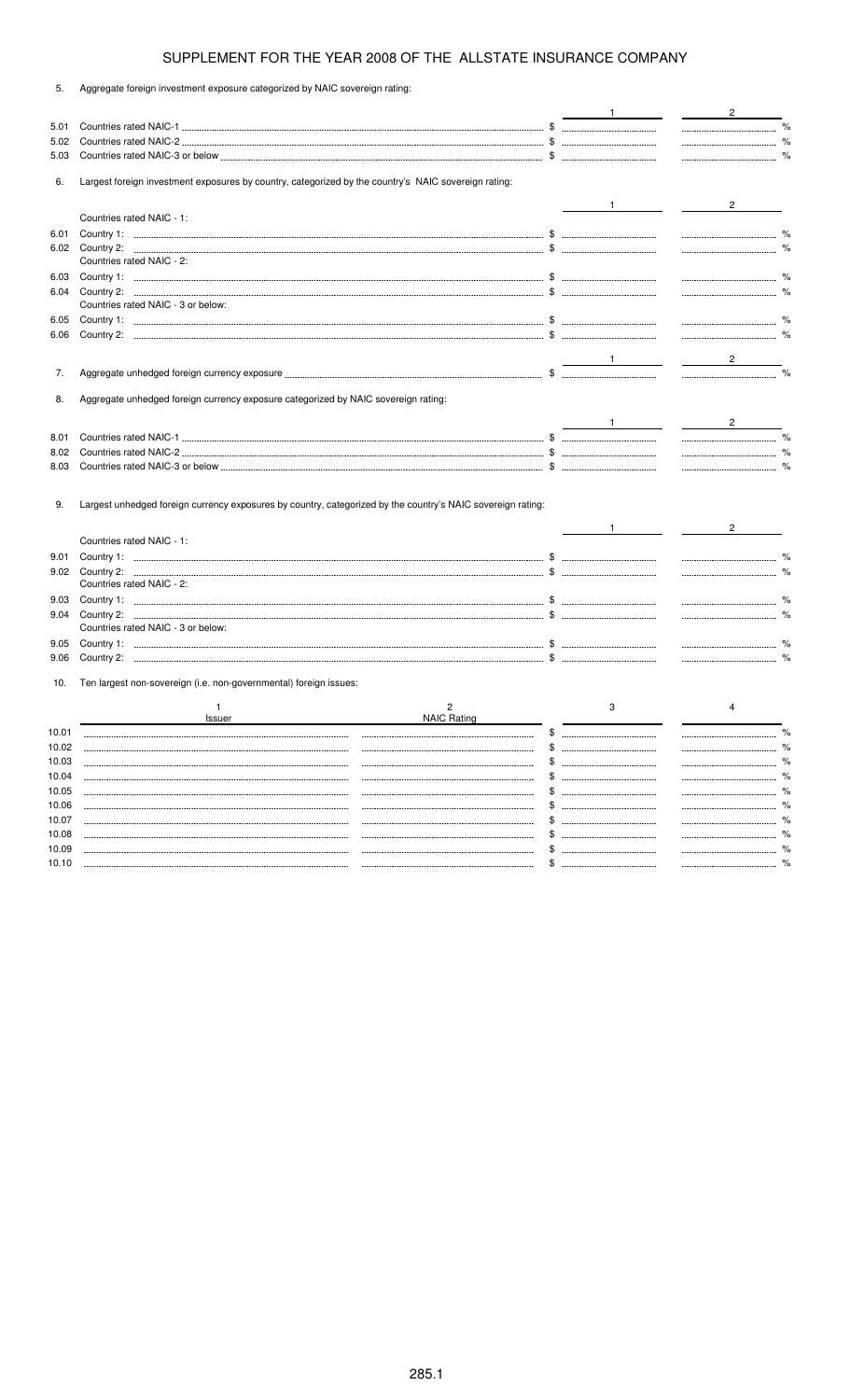| 11.            | Amounts and percentages of the reporting entity's total admitted assets held in Canadian investments and unhedged Canadian currency exposure:     |                |                      |
|----------------|---------------------------------------------------------------------------------------------------------------------------------------------------|----------------|----------------------|
| 11.01          |                                                                                                                                                   |                |                      |
|                | If response to 11.01 is yes, detail is not required for the remainder of interrogatory 11.                                                        |                |                      |
|                |                                                                                                                                                   |                | $\overline{2}$       |
| 11.02          |                                                                                                                                                   |                |                      |
| 11.03          |                                                                                                                                                   |                | $\sim$ $\sim$ $\sim$ |
| 11.04          |                                                                                                                                                   |                |                      |
| 11.05          |                                                                                                                                                   |                |                      |
| 12.            | Report aggregate amounts and percentages of the reporting entity's total admitted assets held in investments with contractual sales restrictions: |                |                      |
| 12.01          |                                                                                                                                                   |                |                      |
|                | If response to 12.01 is yes, responses are not required for the remainder of Interrogatory 12.                                                    |                |                      |
|                |                                                                                                                                                   |                |                      |
|                | <u> 1989 - Johann Stoff, deutscher Stoff, der Stoff, der Stoff, der Stoff, der Stoff, der Stoff, der Stoff, der S</u>                             |                |                      |
|                | Largest three investments with contractual sales restrictions:                                                                                    |                |                      |
|                |                                                                                                                                                   |                |                      |
| 12.03<br>12.04 |                                                                                                                                                   |                |                      |
| 12.05          |                                                                                                                                                   |                |                      |
|                |                                                                                                                                                   |                |                      |
| 13.            | Amounts and percentages of admitted assets held in the ten largest equity interests:                                                              |                |                      |
|                |                                                                                                                                                   |                | Yes [ ] No [ X ]     |
|                | If response to 13.01 above is yes, responses are not required for the remainder of Interrogatory 13.                                              |                |                      |
|                |                                                                                                                                                   | $\overline{2}$ | 3                    |
|                | Name of Issuer                                                                                                                                    |                |                      |
|                |                                                                                                                                                   |                | $7.1\%$              |
| 13.03          |                                                                                                                                                   |                | $\ldots$             |
|                |                                                                                                                                                   |                |                      |
| 13.05          |                                                                                                                                                   |                | $1.4$ %              |
| 13.06          |                                                                                                                                                   |                |                      |
| 13.07          |                                                                                                                                                   |                | $0.4\%$              |
| 13.08          |                                                                                                                                                   |                |                      |
|                |                                                                                                                                                   |                |                      |

13.10  \$ '## % 13.11 )))+ (  \$ "'"'' " %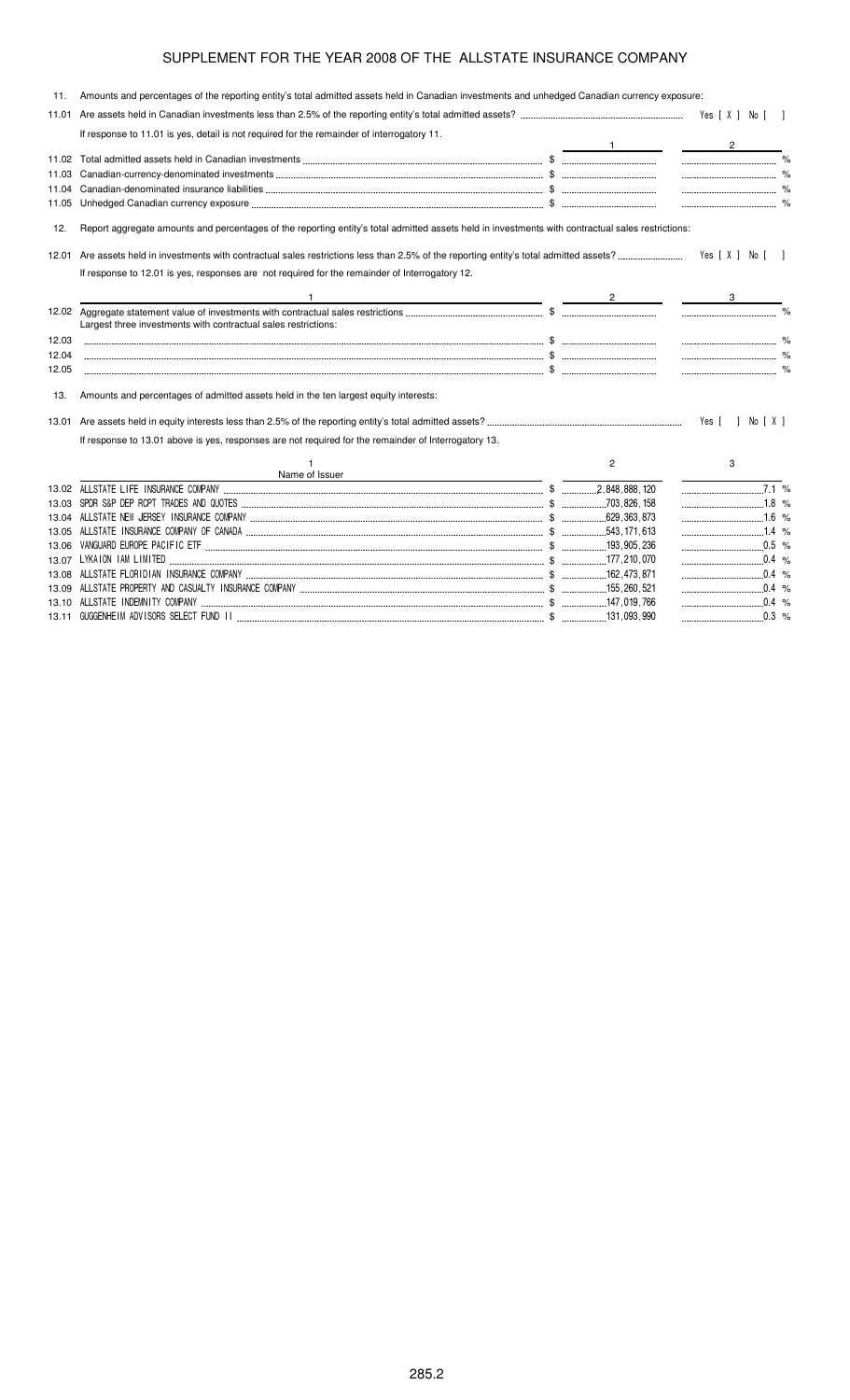| 14.            | Amounts and percentages of the reporting entity's total admitted assets held in nonaffiliated, privately placed equities: |                |                  |                |
|----------------|---------------------------------------------------------------------------------------------------------------------------|----------------|------------------|----------------|
| 14.01          |                                                                                                                           | Yes [ X ] No [ |                  |                |
|                | If response to 14.01 above is yes, responses are not required for the remainder of Interrogatory 14.                      |                |                  |                |
|                |                                                                                                                           |                |                  |                |
|                | Largest three investments held in nonaffiliated, privately placed equities:                                               |                |                  |                |
| 14.03          |                                                                                                                           |                |                  |                |
| 14.04          |                                                                                                                           |                |                  |                |
| 14.05          |                                                                                                                           |                |                  |                |
| 15.            | Amounts and percentages of the reporting entity's total admitted assets held in general partnership interests:            |                |                  |                |
|                |                                                                                                                           |                | Yes [ X ] No [ ] |                |
|                | If response to 15.01 above is yes, responses are not required for the remainder of Interrogatory 15.                      | 2 $\qquad$     |                  |                |
|                | Largest three investments in general partnership interests:                                                               |                |                  |                |
| 15.03          |                                                                                                                           |                |                  |                |
| 15.04          |                                                                                                                           |                |                  |                |
| 15.05          |                                                                                                                           |                |                  |                |
| 16.            | Amounts and percentages of the reporting entity's total admitted assets held in mortgage loans:                           |                |                  |                |
|                |                                                                                                                           |                | Yes [ X ] No [   | $\blacksquare$ |
|                | If response to 16.01 above is yes, responses are not required for the remainder of Interrogatory 16 and Interrogatory 17. |                |                  |                |
|                |                                                                                                                           | 2              | 3                |                |
|                | Type (Residential, Commercial, Agricultural)                                                                              |                |                  |                |
| 16.02          |                                                                                                                           |                |                  |                |
| 16.03          |                                                                                                                           |                |                  |                |
| 16.04          |                                                                                                                           |                |                  |                |
| 16.05          |                                                                                                                           |                |                  |                |
| 16.06          |                                                                                                                           |                |                  |                |
| 16.07<br>16.08 |                                                                                                                           |                |                  |                |
| 16.09          |                                                                                                                           |                |                  |                |
|                |                                                                                                                           |                |                  |                |

16.10 \$ % 16.11 \$ %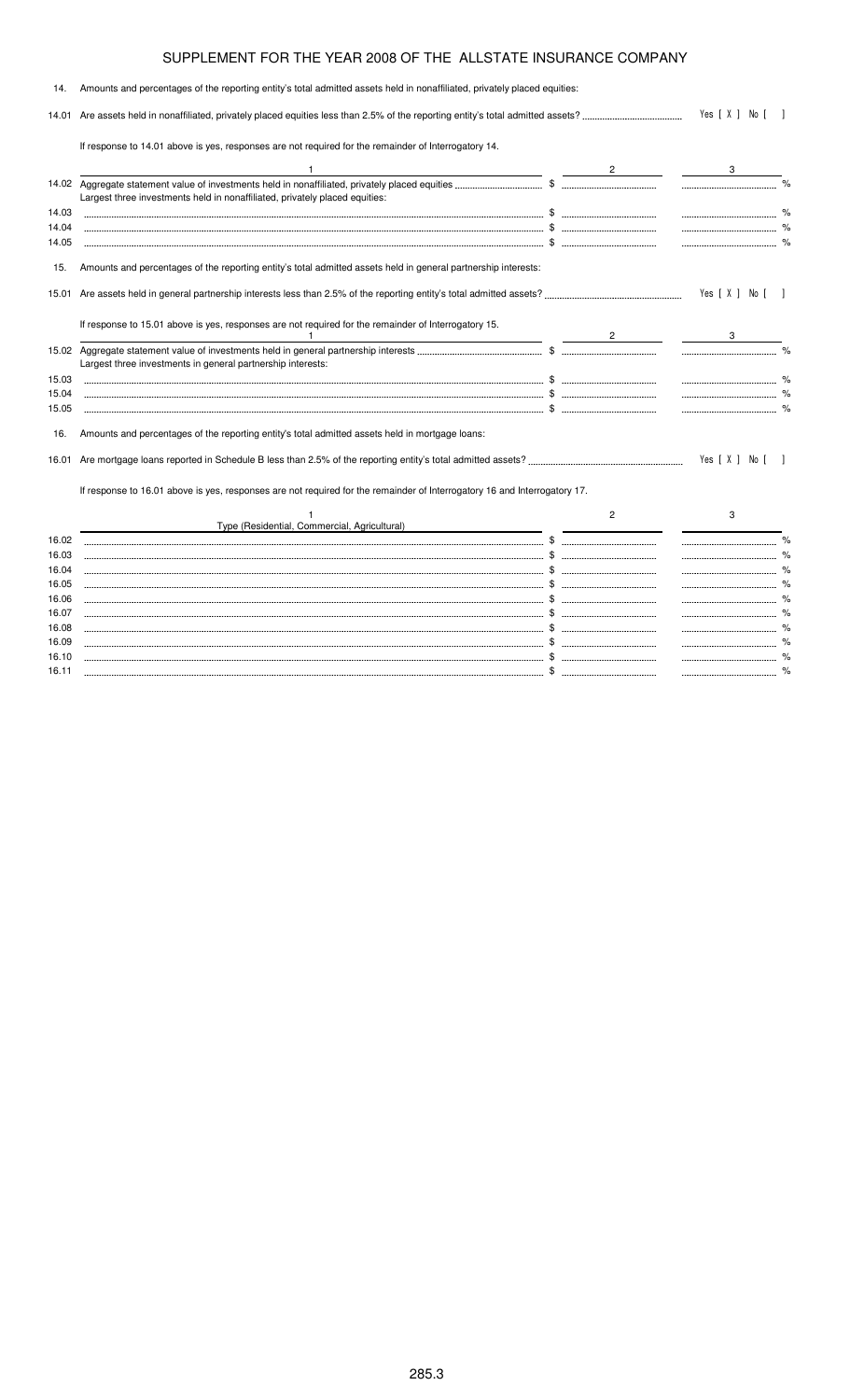Amount and percentage of the reporting entity's total admitted assets held in the following categories of mortgage loans:

|                         |               |              |                                                                                                                                                                                                                  |             |   |            |   |                |   | Loans        |                |               |
|-------------------------|---------------|--------------|------------------------------------------------------------------------------------------------------------------------------------------------------------------------------------------------------------------|-------------|---|------------|---|----------------|---|--------------|----------------|---------------|
|                         |               |              |                                                                                                                                                                                                                  |             |   |            |   |                |   |              |                |               |
| 16.13                   |               |              |                                                                                                                                                                                                                  |             |   |            |   |                |   |              |                |               |
| 16.14                   |               |              |                                                                                                                                                                                                                  |             |   |            |   |                |   |              |                |               |
| 16.15                   |               |              |                                                                                                                                                                                                                  |             |   |            |   |                |   |              |                |               |
| 16.16                   |               |              |                                                                                                                                                                                                                  |             |   |            |   |                |   |              | $\%$           |               |
| 17.                     |               |              | Aggregate mortgage loans having the following loan-to-value ratios as determined from the most current appraisal as of the annual statement date:                                                                |             |   |            |   |                |   |              |                |               |
|                         |               |              | Residential                                                                                                                                                                                                      |             |   | Commercial |   |                |   | Agricultural |                |               |
|                         | Loan to Value | $\mathbf{1}$ | $\overline{2}$                                                                                                                                                                                                   |             | 3 |            | 4 |                | 5 |              | 6              |               |
|                         |               |              |                                                                                                                                                                                                                  |             |   |            |   |                |   |              |                |               |
|                         |               |              |                                                                                                                                                                                                                  | \$          |   |            |   |                |   |              |                |               |
|                         |               |              |                                                                                                                                                                                                                  | $\%$<br>\$. |   |            |   |                |   |              |                |               |
|                         |               |              |                                                                                                                                                                                                                  |             |   |            |   |                |   |              |                |               |
|                         |               |              |                                                                                                                                                                                                                  |             |   |            |   |                |   |              |                |               |
| 18.01                   |               |              |                                                                                                                                                                                                                  |             |   |            |   |                |   |              | Yes [ X ] No [ |               |
|                         |               |              | If response to 18.01 above is yes, responses are not required for the remainder of Interrogatory 18.<br>Largest five investments in any one parcel or group of contiguous parcels of real estate.<br>Description |             |   |            |   |                |   |              |                |               |
|                         |               |              | $\overline{1}$                                                                                                                                                                                                   |             |   |            |   | $\overline{2}$ |   |              |                |               |
|                         |               |              |                                                                                                                                                                                                                  |             |   |            |   |                |   |              |                |               |
|                         |               |              |                                                                                                                                                                                                                  |             |   |            |   |                |   |              |                |               |
| 18.02<br>18.03<br>18.04 |               |              |                                                                                                                                                                                                                  |             |   |            |   |                |   |              |                |               |
| 18.05<br>18.06          |               |              |                                                                                                                                                                                                                  |             |   |            |   |                |   |              |                |               |
| 19.                     |               |              | Report aggregate amounts and percentages of the reporting entity's total admitted assets held in investments held in mezzanine real estate loans:                                                                |             |   |            |   |                |   |              |                |               |
|                         |               |              |                                                                                                                                                                                                                  |             |   |            |   |                |   |              | Yes [ X ] No [ |               |
|                         |               |              | If response to 19.01 is yes, responses are not required for the remainder of Interrogatory 19.                                                                                                                   |             |   |            |   |                |   |              |                |               |
|                         |               |              |                                                                                                                                                                                                                  |             |   |            |   |                |   |              |                |               |
|                         |               |              |                                                                                                                                                                                                                  |             |   |            |   |                |   |              |                |               |
|                         |               |              | Largest three investments held in mezzanine real estate loans:                                                                                                                                                   |             |   |            |   |                |   |              |                |               |
| 19.01<br>19.02<br>19.03 |               |              |                                                                                                                                                                                                                  |             |   |            |   |                |   |              |                | $\frac{1}{2}$ |
| 19.04<br>19.05          |               |              |                                                                                                                                                                                                                  |             |   |            |   |                |   |              |                | %             |